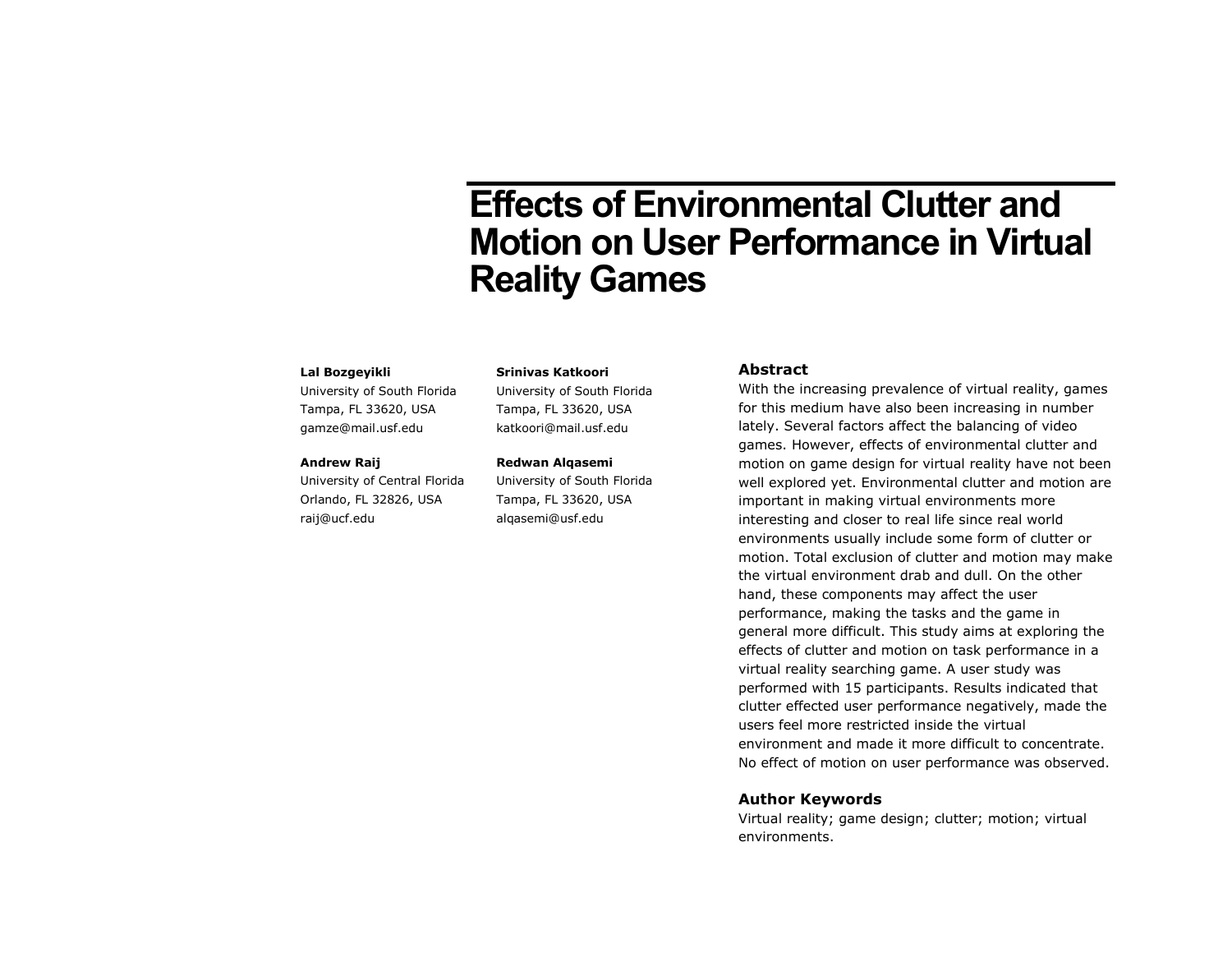### **ACM Classification Keywords**

H.5.1. Information interfaces and presentation (e.g., HCI): Multimedia Information Systems—Artificial, augmented, and virtual realities.

## **Introduction**

Video games intend to provide entertaining, fulfilling and meaningful experiences for the users. Several components effect user experience such as game mechanics, narrative and interface [10]. Balancing of challenge and pace is crucial to keeping the users in flow zone; giving them enough challenge so that they do not feel bored yet over-challenged at the same time. Besides the goals, obstacles and the rules of the game; several factors may affect the perceived difficulty of a task such as the environmental properties.

In the last few years, with the release of the second generation virtual reality headsets such as Oculus [9] and HTC Vive [11], number of games that are designed for this medium have also increased in number. Virtual reality (VR) have been attracting attention for both entertainment and serious games. Serious games can be described as video games with an aim of teaching new skills or training the users on the already learned ones [7]. Since VR offers several advantages such as safety, easy customization, automated data collection and no severe real life consequences of mistakes, it has been a popular choice for training in various areas [2, 3, 6]. Training in VR is usually achieved via serious games. However, since VR is relatively new, video game design for this medium have not been well studied yet. Virtual environments are anticipated to have prevalent use in our daily lives in the future in many areas such as gaming, education, training, sports, entertainment events and communication. Thus,

effective and well-designed virtual environments may leverage these applications and provide more user friendly everyday experiences. As an endeavor in this area, in this study, we explored the effects of clutter and motion on user performance in a VR searching game. The goal of the game was to find as many boxes as the user could within a short timeframe. Effects of clutter and motion on user performance and user experience was evaluated in a user study with 15 participants.

Effects of clutter and movement on task performance in VR games has not been well studied yet. It might be thought that less clutter and movement may simplify the task and lead to better user performance. However, it may also make the games too simple and boring, and degrade the quality of training offered by serious games. The motivation behind this study is to give insight into future VR games for better balancing (entertainment games) and more effective training (serious games). This study tries to emphasize the importance of environmental elements in game design since these elements may have a direct impact on the perceived difficulty of the task, hence the game balancing.

## **Related Work**

There have been very few studies that explored the effects of clutter and movement on user performance or experience in VR games. Ragan et al. studied the effects of visual complexity and field of view on training effectiveness for visual scanning tasks in virtual reality systems [8]. The authors included clutter, dynamism and textural fidelity in their visual complexity component so that the increased visual complexity included more realistic graphics and more static objects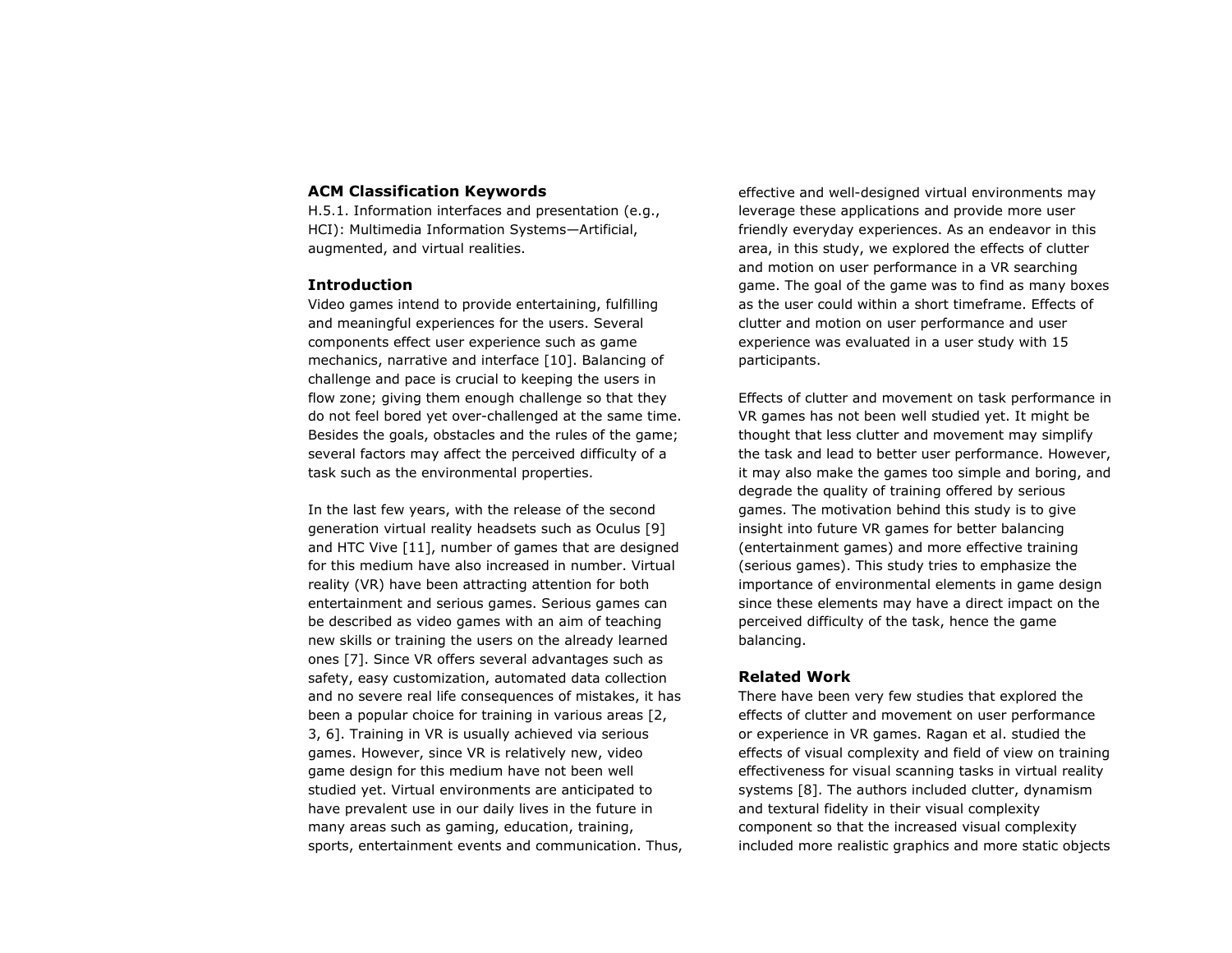such as vehicles, people, plants and street lights. The users were requested to find the targets around an urban environment while automatically moved under different conditions. Results indicated that higher visual complexity worsened the performance. However, the definition of visual complexity in the study included many elements and the effects of separate elements were not examined. Bacim et al. explored the effects of visual display fidelity, visual complexity and task scope on spatial understanding of graphs in virtual reality [1]. The study included abstract visuals such as lines, numbers and geometric shapes. The cluttered case included more of these visuals than the non-cluttered case. The users were requested to perform four tasks using 3D graphs: intersection search, path following, connection identification and length comparison. Results indicated that higher clutter led to slower performance in terms of time. However, clutter did not affect the correctness of the results. Since the study did not include realistic visual elements but only abstract ones, the results may not be applicable to games and applications having realistic visual elements. Ferrer et al. studied the effects of background motion and visual clutter on perception of virtual object motion in augmented reality [4]. Although augmented reality is different than virtual reality, the study is related in terms of implications of clutter and motion on user performance on a perception task. The users were requested to track the velocity changes in moving virtual particles on a black background and a cluttered/high motion background. Results indicated that the presence of clutter and motion degraded user performance and made it more difficult for the users to perceive the velocity of the tracked particles. The authors interpreted that clutter and motion caused perceptual illusions in tracking the moving particles and

made it more difficult for the users to track them since there were no consistent reference points. As the participants were interviewed, twenty-five out of the thirty stated that the motion made the task more difficult rather than the clutter. Since the study examined the clutter and motion in a single condition, effects of separate components on user performance were excluded from the study's scope.

# **The Searching Game**

A virtual reality searching game was designed and implemented to evaluate the effects of clutter and motion on user performance. The goal of the user was to find and mark the boxes with the matching labels with the one that was shown on the virtual display. The boxes were positioned on six virtual shelves surrounding the user (Figure 1). As the user touched a box with their hands, the color of the box changed and got highlighted in pink to provide real time feedback. The users could walk on the tracked area to select the virtual boxes (Figure 2). The virtual shelves were placed to fit inside the tracked area so that the users didn't need to step out of the tracked area. If the users selected a box unintentionally, they could deselect it by touching again. When deselected, the boxes returned to their original color. The labels of the boxes were always facing the user so that they did not need to move around the shelves to see the other faces of the boxes. There was a time limit of 25 seconds that was imposed to be able to explore the effects of different conditions on user performance. Each shelf had three levels. Each level of each shelf had three boxes and each shelf had twelve boxes in total. For clutter, there were two conditions: no-clutter and clutter (Figure 3). For motion, there were also two conditions: no-motion and motion. Moving objects were as follows: a forklift, five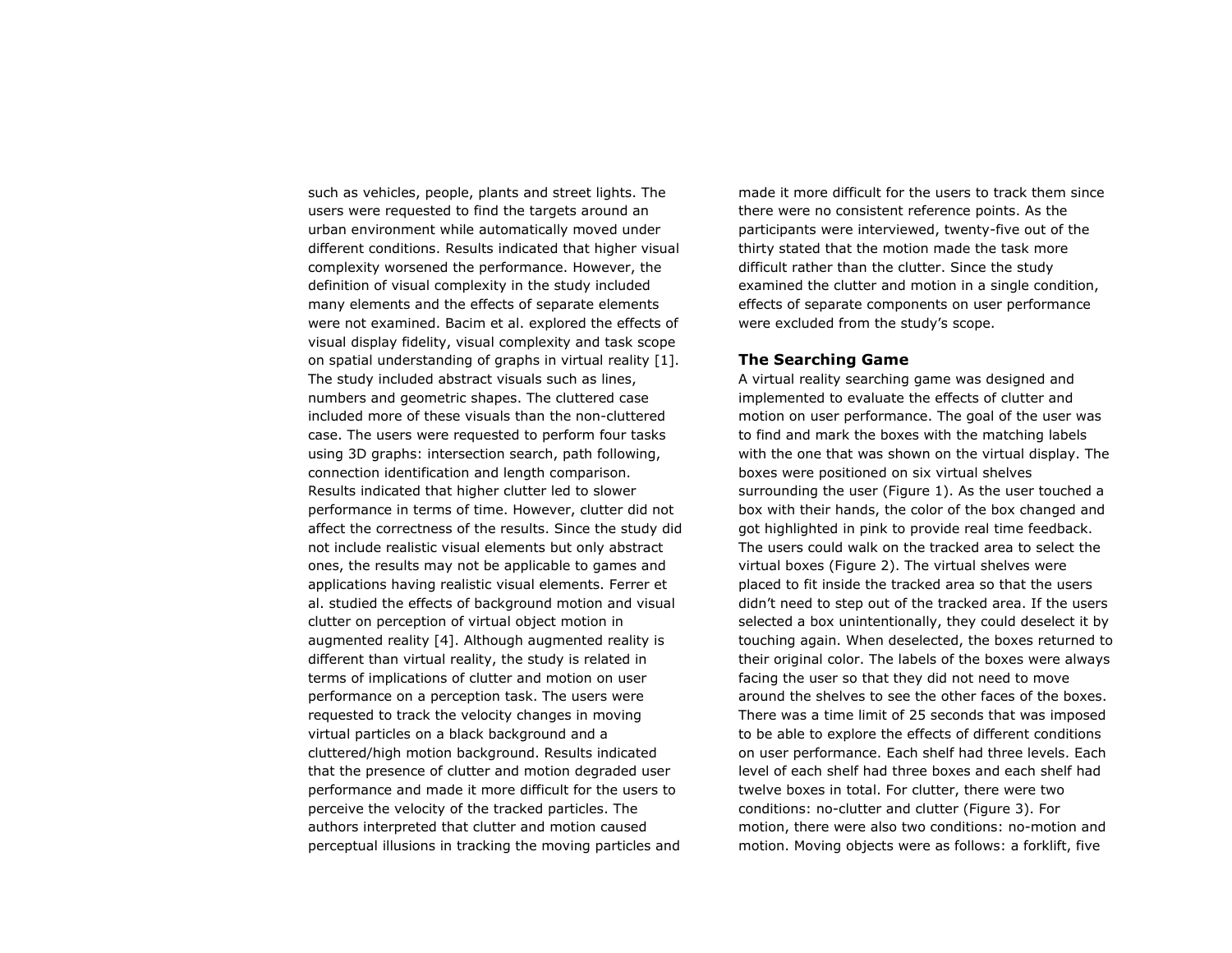small fans on the shelves, a big fan on the ceiling, flowing text on six displays attached to shelves, three blinking reflectors, two smoking bins and two swinging machine arms. Clutter and motion were not only in the background, but also in the workspace.



Figure 1: A layout sketch of the virtual reality searching game.

### *Hardware*

12 Opti Track V100R2 FLEX cameras were used for real time motion tracking. The size of the tracked area was 8ft by 8ft. A VR2200 head mounted display (HMD) was used for viewing [12]. HMD was tracked by the system in real time via markers attached on top. The game was implemented using the Unity game engine and worked around 60 frames per second. Users also wore hand bands that were equipped with reflective markers for real time hand tracking.



**Figure 2:** Four conditions of the VR searching game. From top to bottom: (1) No clutter - no motion. (2) Clutter - no motion. (3) No clutter - motion. (4) Clutter - motion.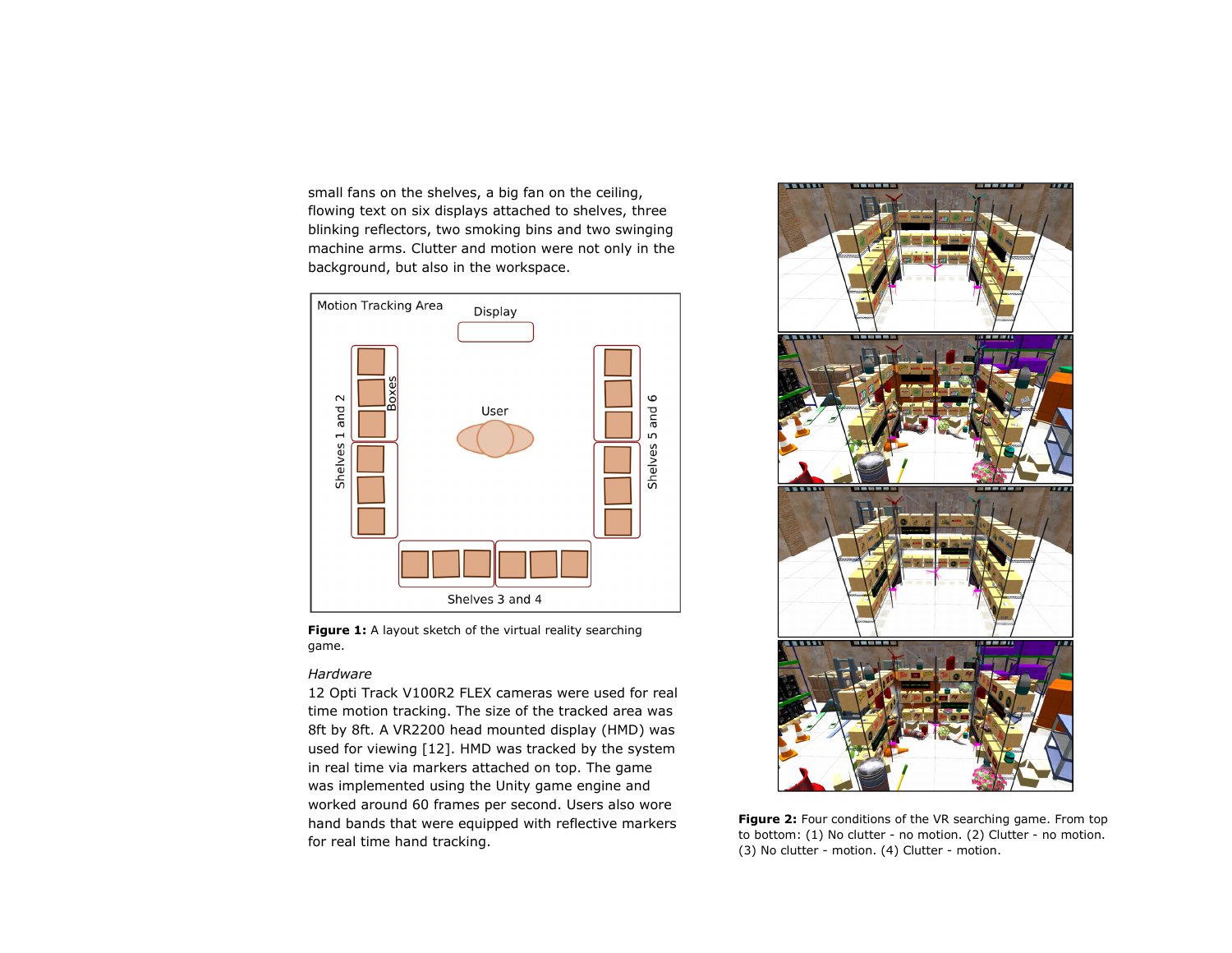#### *Experiment Design*

Two by two within subjects experiment was performed with the independent variables of clutter and motion. Both independent variables had two levels: no clutter clutter and no motion - motion, making four levels in total. The level of these two variables were varied within subjects in four conditions: no clutter-no motion, clutter-no motion, no clutter-motion, and cluttermotion. Each participant completed three instances with each condition. The configurations were assigned to each user in a random order with counterbalancing. In each instance, a different box label was presented to the users so that no two instances of the total twelve had the same two labels. The users needed to find as many boxes with the requested label as they could within 25 seconds. This duration was found by in-house testing as the duration in which a user familiar with VR could select all of the boxes. We avoided giving the users too much time to be able to detect the differences between different conditions. Each trial contained 10 boxes with the requested label that were distributed roughly evenly among the six shelves. The users were not informed on the number of boxes in the scene with the requested labels to make them keep searching. Box distributions and the labels were assigned randomly to the instances to eliminate any possible learning effect. The score was calculated as follows: Number of hits - number of misses + (0.5)\*number of corrections. Hits were the boxes that were correctly selected (matching with the requested label). Misses were the boxes that were incorrectly selected (not matching with the requested label). Corrections were the deselections of the misses.

#### *Research Questions and Hypothesis*

Our study aims to answer the following research question: What are the effects of clutter and motion on user performance in virtual reality games? We developed the following two hypotheses: (H1) Clutter will effect user performance negatively. (H2) Motion will effect user performance negatively.

#### *Data Collection*

Automated data was collected for the following: box distribution, number of hits, misses, unintentional touches and corrections with their time logs. After the users completed three repetitions of a condition, a survey was given to them that had questions on the perceived difficulty of the task, frustration, ease of finding the boxes, distraction, feeling of being restricted, ease of concentration, presence and motion sickness as well as user comments.

#### *Participants*

15 adult individuals participated in the study  $(N = 15)$ who were recruited via e-mail announcements and word of mouth. All participants were undergraduate or graduate university students from several different majors. Participants were aged between 21 and 33 ( $\mu$  =  $25.80$ , SD =  $3.05$ ). Gender distribution was 5 female and 10 male. 13 participants had no prior virtual reality experience, 2 participants had minimal prior virtual reality experience. The user study was conducted under the IRB Pro00013008.

#### *Procedure*

Participants arrived at the laboratory, read and signed the consent form and filled out the demographics questionnaire. The research staff briefly explained the VR equipment and the user's objective in the game.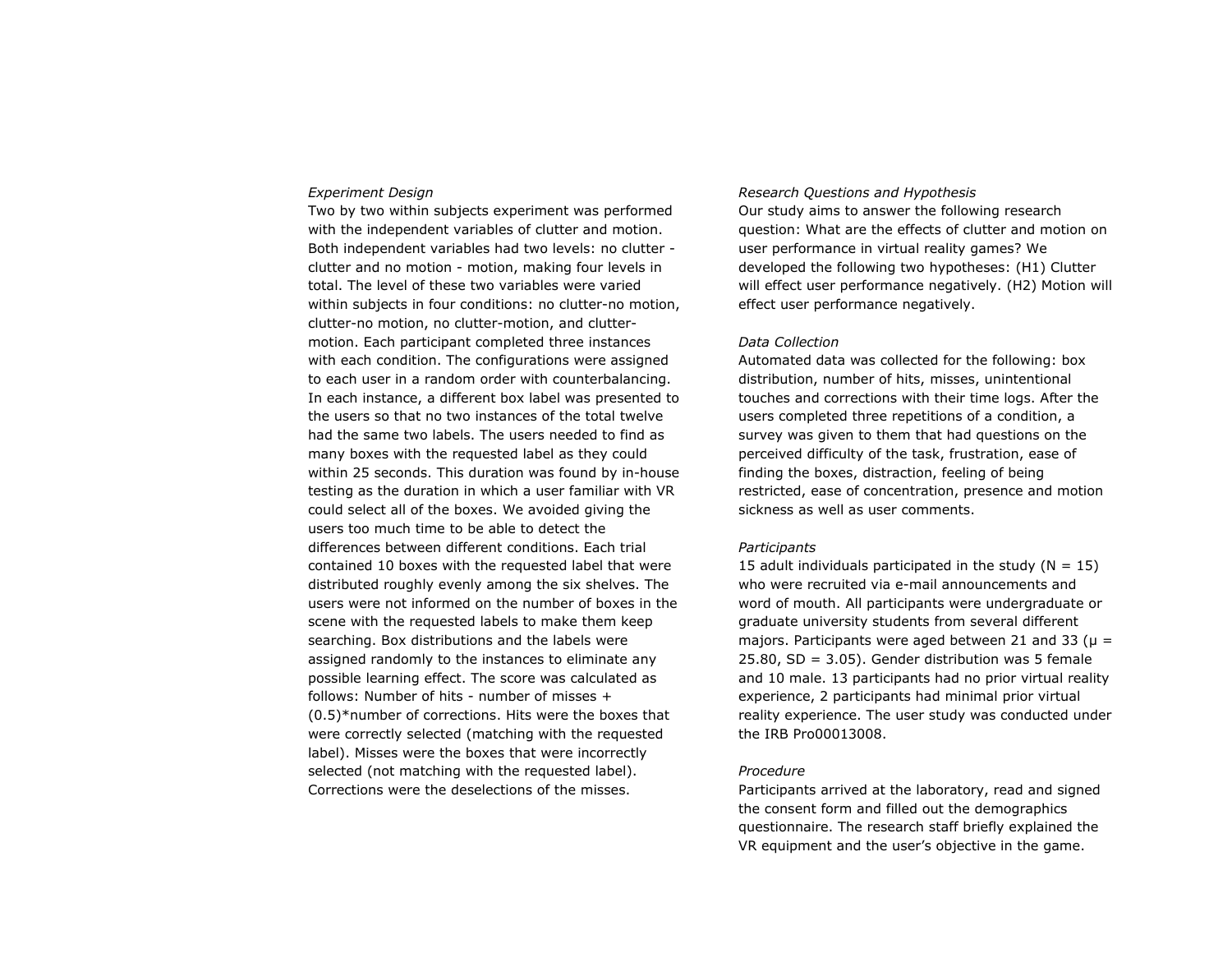

**Figure 4:** Bar charts of the scores for different conditions.



**Figure 5:** Plot of the means of scores for the clutter and the motion variables.

The research staff helped the users to wear the head mounted display and the hand bands, and a familiarization session began. The aim of the familiarization session was to make the users comfortable with the VR system and the game mechanics. The familiarization session included one display and one shelf with the no clutter - no motion condition. The familiarization session ended when the user stated that they were comfortable with the VR system, which took 53 seconds on average. The experiment then began. The users were randomly assigned with a condition and then presented with three instances of that condition. After the users completed one condition's three instances, they were given a survey. Then, they were assigned with another condition and completed three instances with that condition that was followed by a survey. After the users completed the four condition's three instances (12 instances in total), the experiment ended and the research staff helped the users to take off the worn equipment. The labels, the boxes in the scene and the distribution of the boxes on the shelves were assigned randomly for each instance to eliminate any bias and learning effect.

# **Results**

#### *Performance Data*

Average scores for the four conditions are presented in Figure 4. As we analyzed the data for the effects of conditions on score using two way ANOVA with repeated measures with  $q = 0.05$  and Bonferroni correction; for clutter/no-clutter variable there was statistically significant difference  $(F(1, 14) = 14.259, p)$  $= 0.002$ ), for motion/no-motion variable there was no statistically significant difference (F(1, 14) =  $0.177$ , p = 0.680). As paired t-tests were performed, the results

presented in Table 1 were obtained. Effect of clutter on user performance was statistically significant when there was no motion. Plot of the means of scores for the clutter and the motion variables are presented in Figure 5. As it can be observed in Figure 5, change in the clutter variable creates a significant change in the mean score. Presence of clutter worsens the score. However, no significant effect of motion on the score was observed.

| Condition                                      | N   | df | t-stat   | р     |
|------------------------------------------------|-----|----|----------|-------|
| Clutter - Motion,<br>No Clutter - Motion       | 15  | 14 | $-2.027$ | 0.062 |
| Clutter - No Motion,<br>No Clutter - No Motion | 15. | 14 | $-3.883$ | 0.002 |
| Clutter - Motion,<br>Clutter - No Motion       | 15  | 14 | 0.898    | 0.384 |
| No Clutter - Motion,<br>No Clutter - No Motion | 15  | 14 | -0.370   | በ 717 |

**Table 1:** Paired sample t-tests for the score data.

#### *Survey Data*

At the end of each condition's trial of three instances, we asked each user to give a score for the following variables: the perceived difficulty of the task, level of frustration, ease of finding the boxes, level of distraction, feeling of being limited (restricted), ease of concentration, presence and motion sickness, within a Likert scale of 5 to 1 (5: very much, 1: not at all). The presence questions were from the Witmer and Singer's questionnaire [13] and the motion sickness questions were from the questionnaire of Gianaros et al. [5]. Results of these survey variables are presented in Figure 6. Error bars represent the standard error of the mean. Two way ANOVA with repeated measures with α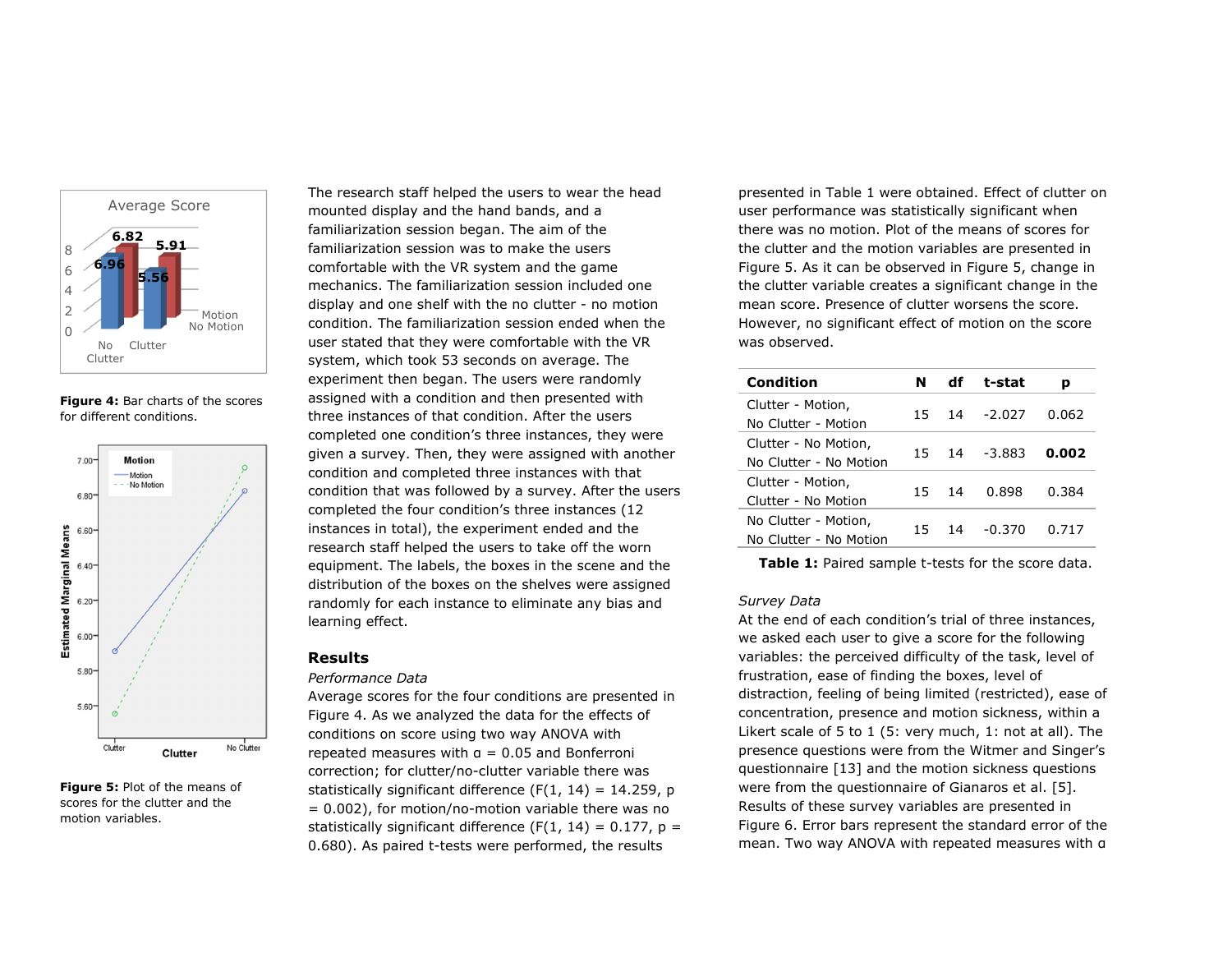= 0.05 and Bonferroni correction resulted in statistical significance only for the following variables: clutter variable for feeling of being limited (F(1, 14) = 7.977, p = 0.014) and clutter variable for ease of concentration  $(F(1, 14) = 5.091, p = 0.041)$ . As paired t-tests were performed, results in Table 2 and Table 3 were obtained respectively. For the limitation, effect of clutter was statistically significant in both the presence and the absence of motion. For the ease of concentration, effect of clutter was statistically significant only for the absence of motion.

| <b>Condition</b>                               | N  | df | t-stat | р     |
|------------------------------------------------|----|----|--------|-------|
| Clutter - Motion,<br>No Clutter - Motion       | 15 | 14 | 2.168  | 0.048 |
| Clutter - No Motion,<br>No Clutter - No Motion | 15 | 14 | 2.168  | 0.048 |
| Clutter - Motion,<br>Clutter - No Motion       | 15 | 14 | 0.619  | 0.546 |
| No Clutter - Motion,<br>No Clutter - No Motion | 15 | 14 | 0.695  | በ 499 |

**Table 2:** Paired sample t-tests for the limitation.

| Condition                                      | N   | df | t-stat   | p     |
|------------------------------------------------|-----|----|----------|-------|
| Clutter - Motion,<br>No Clutter - Motion       | 15  | 14 | $-1.323$ | 0.207 |
| Clutter - No Motion,<br>No Clutter - No Motion | 15  | 14 | $-2.168$ | 0.048 |
| Clutter - Motion,<br>Clutter - No Motion       | 15. | 14 | $-0.323$ | 0.751 |
| No Clutter - Motion,<br>No Clutter - No Motion | 15  | 14 | -1.000   | 0.334 |

**Table 3:** Paired sample t-tests for the ease of concentration.

#### *Qualitative Survey Results*

In the surveys, there were open ended questions about what the users liked the most and the least about the game, and if they had any additional comments or suggestions. There were a lot of positive comments about how fun and realistic the VR game was. User 1: "Very realistic. Boxes seemed like they were there." User 13: "It is fun and interactive. Also going against the time makes it challenging." User 18: "Overall, I thought this was a lot of fun. I liked how real it felt and the difficulty of it."

A lot of users stated positive comments about the clutter. For the clutter - no motion condition, the following comments were made: User 5: "I think this one has more decorations on the shelf. I feel this makes it look more real." User 10: "I liked the mess." User 17: "I liked the extra materials added." User 18: "I liked how there were other things around the room making it more difficult to find the boxes." For the clutter - motion condition, the following comments were made: User 2: "I liked all the detail." User 5: "The scene looks very real." User 20: "The boxes were usually easy to spot and the environment seemed like one I would find in the real world."

A few users stated negative comments about the distraction caused by the clutter: User 1: "Clutter (tools etc.) made the task difficult to focus on the boxes. The distractions made the task significantly more difficult." User 13: "The mess was the most distracting thing.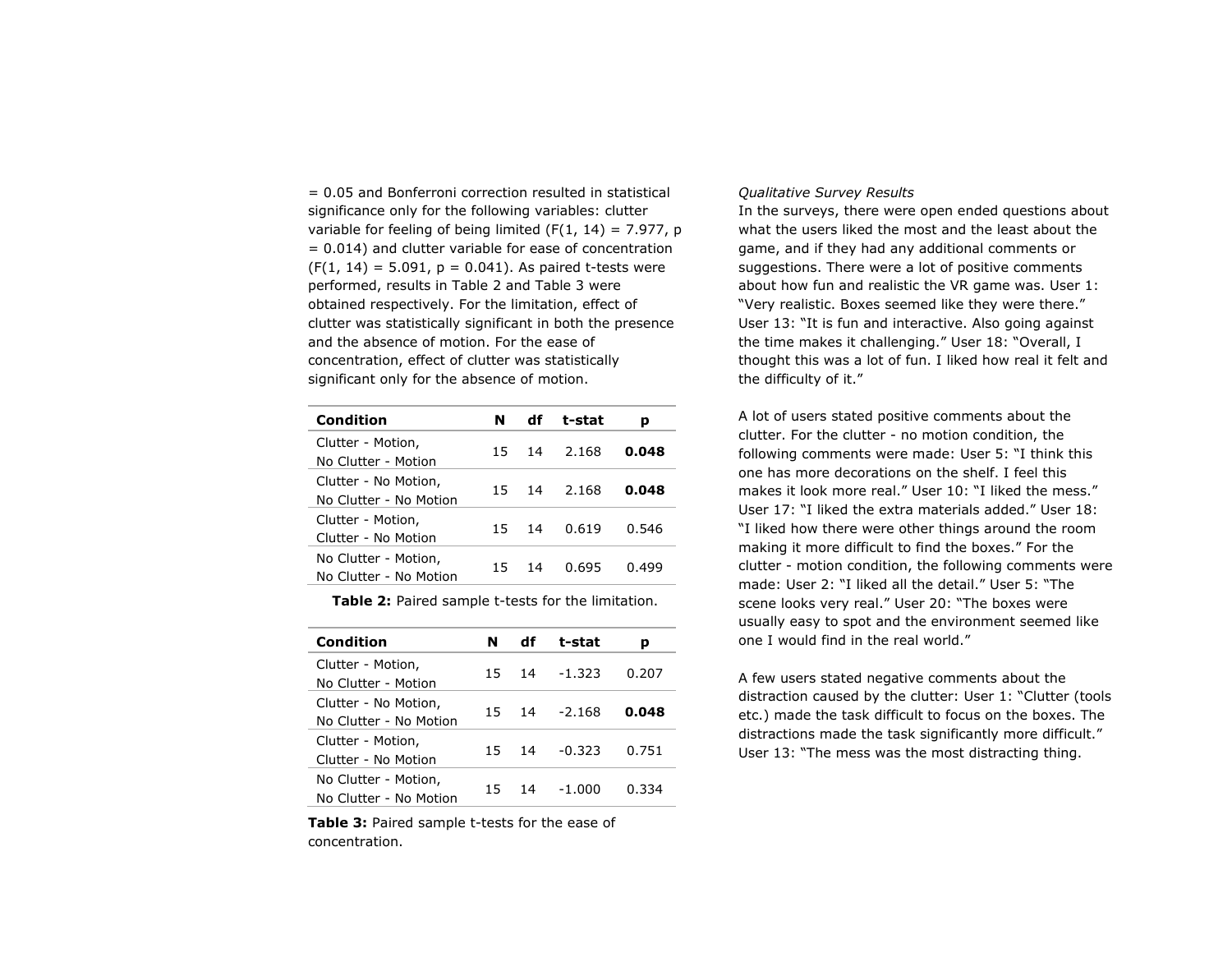

**Figure 6:** Bar charts for the average scores of the survey variables for different conditions.

#### **Discussion**

The user study results and the statistical analysis indicated that clutter effected user performance negatively, supporting H1. This aligns with the findings in [8] and [1]. Clutter also made it significantly difficult for the users to concentrate. Although clutter worsened the user performance, a lot of users stated that the presence of clutter made the game seem more real and interesting. Hence, the addition of clutter may increase the level of difficulty in VR games whereas contributing to the naturalness and richness of the virtual environment. Clutter made the users feel more limited inside the virtual world. In VR games where a feeling of restriction/limitation is desired such as confined places, clutter may be utilized. No significant effect of motion on user performance were observed, rejecting H2. This does not align with the results found in [4]. However, the task in [4] was tracking the particles by constantly watching and estimating their velocity changes. The task in our study was searching, which may be the reason behind this difference. Also, medium of [4] was

augmented reality, which may be another contributing factor for the difference in the results.

A few users stated that they perceived that the shelves were farther away in the conditions with no-clutter. Although the layout was the same between all four conditions, lack of clutter made the virtual environment seem larger. This might be incorporated into game design when the scene is desired to look spacious.

On a different note, some users stated that when the label to search for was a brand they liked or they were familiar with, the task was more fun to perform.

In light of these results, when task performance isn't important in the designed game, extra elements may be added in the scene to give the users a more realistic and more interesting game environment. However, in serious games where the task performance is important, it might be a better practice to keep the virtual environment empty at first, eliminating any distractions and then gradually inducing clutter and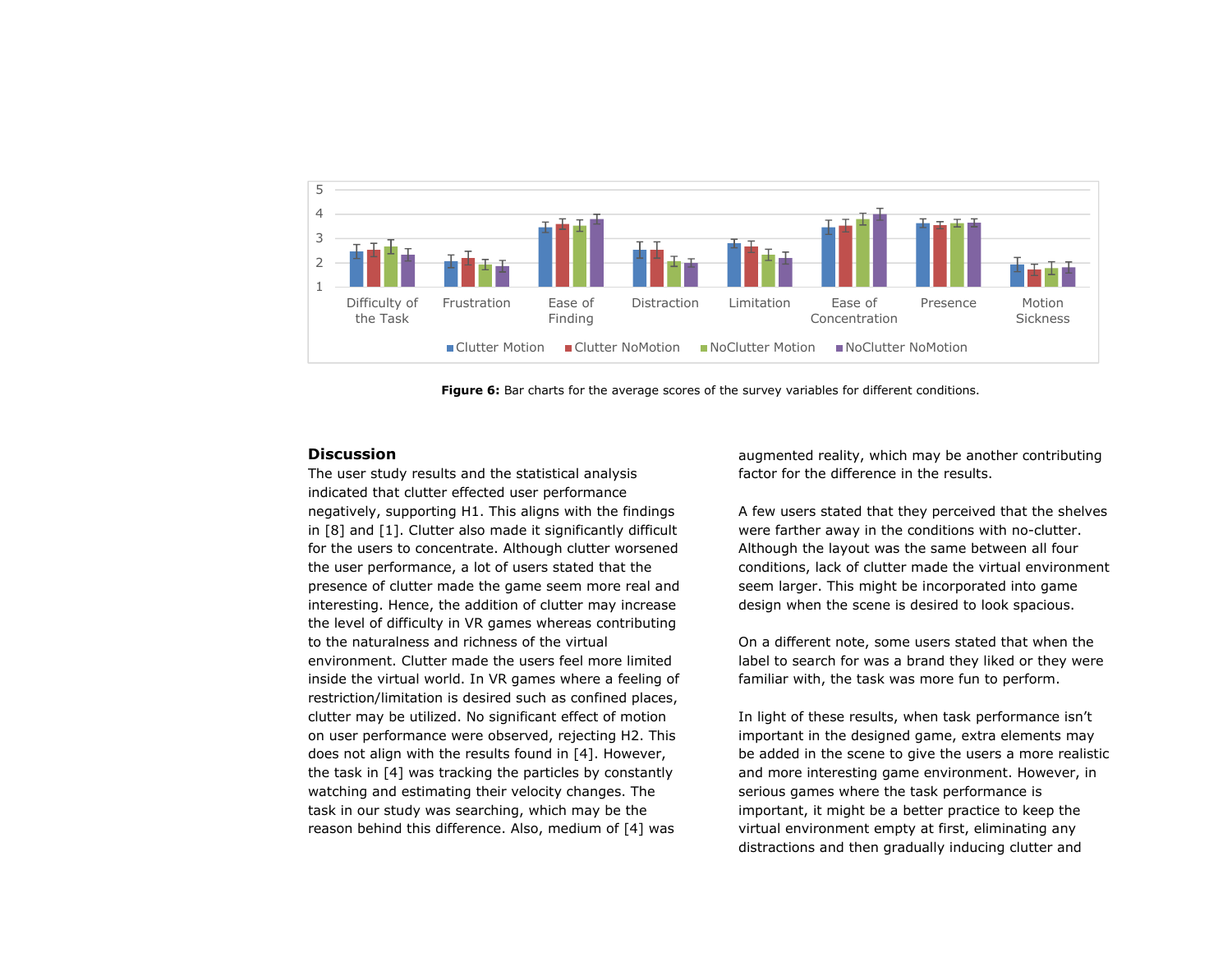dynamism as the user gets trained. This way, the users would be better prepared for real world conditions without getting overwhelmed.

#### *Limitations*

This study focuses on virtual reality games. The results may or may not be applicable for games for other mediums such as computer or console. It should also be noted that this study was based on a searching task, which shaped the results and their interpretation. Age of the participants may be another limiting factor in applying the conclusions of the study for the children or elderly population groups.

## **Conclusions and Future Work**

In this study, effects of clutter and motion on user performance in a virtual reality searching game was examined in the search of more effective virtual environment design. A two by two user study was performed with 15 college aged participants. Results indicated that clutter effected user performance negatively, made the users feel more limited and made it more difficult to concentrate. No effect of motion on user performance was observed. We believe these results will provide insight into the design of future virtual environments that will lead to more user friendly everyday VR experiences.

Future work may include evaluating different levels of clutter and dynamism, or other environmental properties on user experience in virtual environments.

### **Acknowledgements**

The authors thank the Florida Department of Education for funding the VR4VR project, under which this study was performed.

## **References**

- 1. Felipe Bacim, Eric Ragan, Siroberto Scerbo, Nicholas F. Polys, Mehdi Setareh, and Brett D. Jones. 2013. The effects of display fidelity, visual complexity, and task scope on spatial understanding of 3D graphs. In *Proceedings of Graphics Interface 2013 (GI '13)*. Canadian Information Processing Society, Toronto, Ont., Canada, 25-32.
- 2. Herbert H. Bell and Wayne L. Waag. 1998. Evaluating the Effectiveness of Flight Simulators for Training Combat Skills: A Review. *The International Journal of Aviation Psychology*, 8, 3, 223-242. http://dx.doi.org/10.1207/s15327108ijap0803\_4.
- 3. Frederick P. Brooks. 1999. What's Real About Virtual Reality? *IEEE Comput. Graph. Appl.* 19, 6, 16-27. http://dx.doi.org/10.1109/38.799723.
- 4. Vicente Ferrer, Yifan Yang, Alex Perdomo, and John Quarles. 2013. Consider your clutter: Perception of virtual object motion in AR. *IEEE International Symposium on Mixed and Augmented Reality (ISMAR)*, Adelaide, SA, pp. 1-6. 10.1109/ISMAR.2013.6671835
- 5. Peter J. Gianaros, Eric R. Muth, J. Toby Mordkoff, Max E. Levine, and Robert M. Stern. 2001. A Questionnaire for the Assessment of the Multiple Dimensions of Motion Sickness. *Aviation, space, and environmental medicine*, 72, 2, 115-119.
- 6. T. P. Grantcharov, V. B. Kristiansen, J. Bendix, L. Bardram, J. Rosenberg, and P. Funch-Jensen. 2004. Randomized clinical trial of virtual reality simulation for laparoscopic skills training. *British Journal of Surgery*, 91, 2, 146-150. http://dx.doi.org/10.1002/bjs.4407.
- 7. Kelly S. Hale and Kay M. Stanney. 2014. Handbook of virtual environments: Design, implementation, and applications. CRC Press.